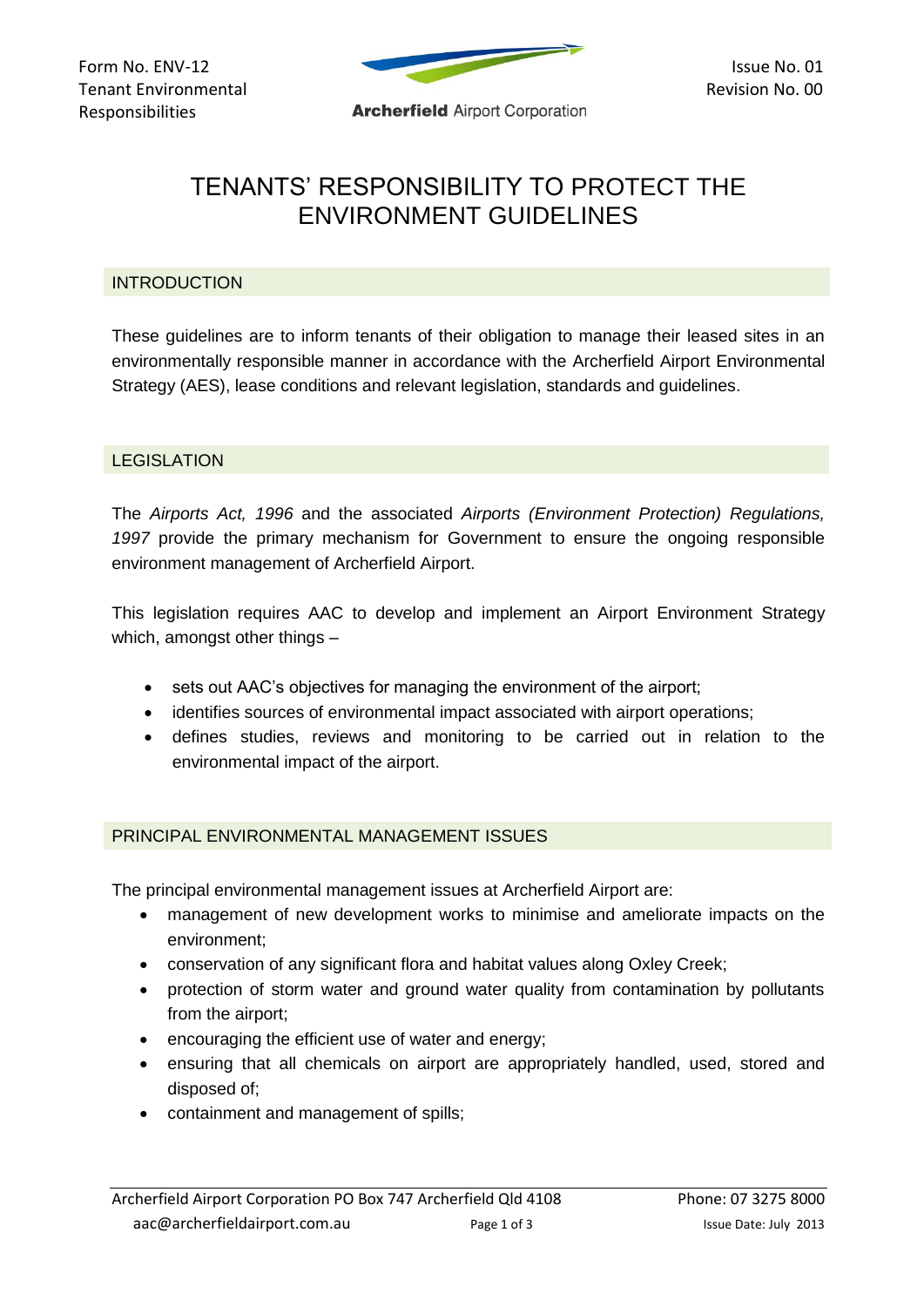Tenant Environmental<br>Responsibilities **Archerfield** Airport Corporation Responsibilities



- appropriate containment and handling of all asbestos in buildings and plant on airport (as identified in the asbestos audit and register);
- protection of any cultural and heritage values (pre and post contact);
- Ground-based noise:
- Air quality, e.g. dust, emissions from paint or other operations;
- ensuring that airport tenants are aware of their environmental obligations and comply with all relevant requirements;

# ENVIRONMENTAL MANAGEMENT SYSTEM

AAC recognises the importance of maintaining and, where practical, enhancing the quality of the environment on Archerfield Airport and neighbouring areas and has developed an Environmental Management System (EMS) to achieve the objectives identified in the AES.

These guidelines deal with AAC's objective to *identify sources of environmental impact* associated with airport operations and *oversee environmental compliance by tenants*. This is achieved in various ways, including -

- Issuing and assessing New Tenant Questionnaires which enables AAC to assess the environmental impact of operations conducted by prospective tenants;
- Conducting regular tenant environmental reviews which provide an opportunity for AAC and tenants to review measures and controls in place to remove/reduce negative impact on the environment;
- Carrying out environmental inspections when leases expire to identify any issues;
- Ensuring tenants have Environmental Management Plans (EMP) in place, which identify the risks and how they are managed.

Tenant operations are categorised according to risk to the environment. AAC schedules its environmental reviews on this basis and reviews high risk tenant operations at least annually and low to medium operations at 18-24 month intervals.

It is important to note that AAC's approach is to work with tenants to achieve a good outcome and to provide assistance where required.